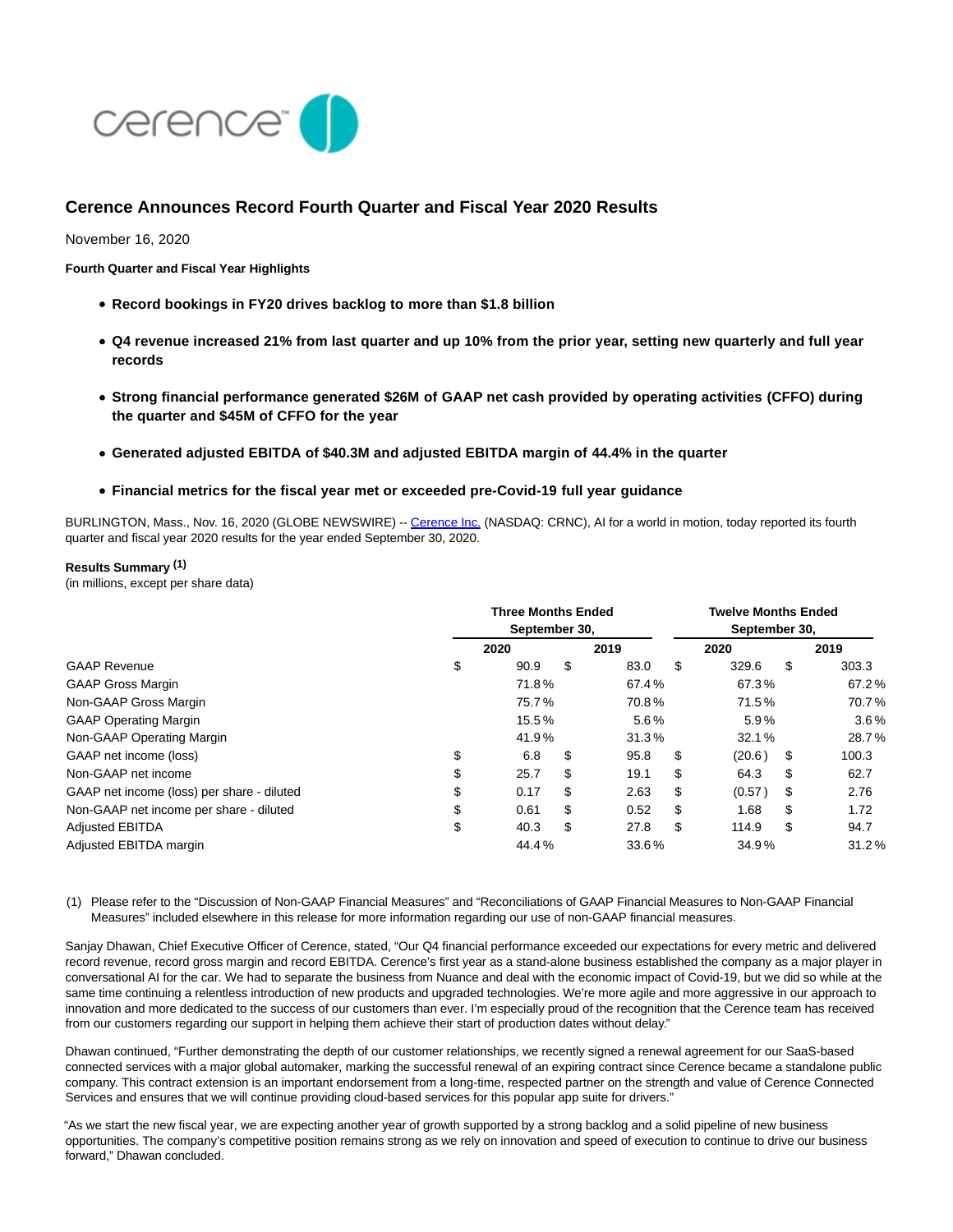#### **Cerence Key Performance Indicators**

To help investors gain further insight into Cerence's business and its performance, management provides a set of key performance indicators that includes:

| Key Performance Indicator <sup>1</sup>                                                    | Q4FY20 | Q3FY20 | Q2FY20 | Q1FY20 | Q4FY19 |
|-------------------------------------------------------------------------------------------|--------|--------|--------|--------|--------|
| Percent of worldwide auto production with Cerence Technology (TTM)                        | 53%    | 54%    | 56%    | 54%    | 54%    |
| Average contract duration (TTM):                                                          | 6.1    | 6.2    | 5.7    | 4.9    | 5.1    |
| Repeatable software contribution (TTM):                                                   | 79%    |        |        |        |        |
| Change in number of Cerence connected cars shipped <sup>2</sup> (TTM over prior year TTM) | $-16%$ |        |        |        |        |
| Growth in billings per car FY20 vs. prior year (excludes legacy contract)                 | 14%    |        |        |        |        |

- (1) Please refer to the "Key Performance Indicators" included elsewhere in this release for more information regarding the definition and our use of key performance indicators.
- (2) Based on IHS data, global auto production declined 19% over the same time period.

#### **First Quarter Fiscal 2021 and Full Year Outlook**

For the fiscal quarter ending December 31, 2020, revenue is expected to be in the range of \$85M to \$90M representing a 13% increase at the midpoint compared to the same period in the prior year. Adjusted EBITDA is expected to be in the range of \$31M to \$35M. The adjusted EBITDA guidance excludes acquisition-related costs, amortization of acquired intangible assets, stock-based compensation, and restructuring and other costs. Cerence full-year revenue guidance is for revenue to be in the range of \$360M to \$380M representing a 12% increase at the midpoint compared to the prior year. Adjusted EBITDA for the full year is expected to be in the range of \$122M to \$135M. Additional details regarding guidance will be provided on the earnings call.

## **Fourth Quarter Conference Call**

The company will host a live conference call and webcast with slides to discuss the results at 10:00 a.m. Eastern Time/7:00 a.m. Pacific Time today. Interested investors and analysts are invited to dial into the conference call by using 1.844.467.7116 (domestic) or +1.409.983.9838 (international) and entering the pass code 5673428. Webcast access will be available on the Investor Information section of the company's website at [https://investors.cerence.com/news-and-events/events-and-presentations.](https://www.globenewswire.com/Tracker?data=O7G_EMkJy54a_IDs-_iAAa6sn42qgNZxDhJqVrGC_a_sBmBOTytd_O4XuwUvWV0grv1t3GU8jhrfxwJtsHdp3-aDMlxtWzNTedzJ6OaZs3xKpfJlOQ4Zz56kxcfOnblnejff-cW-58uU2n6A-G8vw2ueNk-vaE0aGQ4eIFAIWULvLDAZTW-2AwsQ0eunA8E_D41nznQk8fRtq9MXs6wWJYZHw_ZcW1oUbrVLzT7i_TI=)

The teleconference replay will be available through December 24, 2020. The replay dial-in number is 1.855.859.2056 (domestic) or +1.404.537.3406 (international) using pass code 5673428. A replay of the webcast can be accessed by visiting our web site 90 minutes following the conference call at [https://investors.cerence.com/news-and-events/events-and-presentations.](https://www.globenewswire.com/Tracker?data=O7G_EMkJy54a_IDs-_iAAa6sn42qgNZxDhJqVrGC_a_sBmBOTytd_O4XuwUvWV0grv1t3GU8jhrfxwJtsHdp3-aDMlxtWzNTedzJ6OaZs3w8eZ3NHKXCDUh6826CSjd1CoDnAFqBIEDaqqq_ewmbn529ZG8A8_WrZJt0OW3WKTLi6D2ea-rIt0jDEtdU4pmpJNjetdNM4JHTqa8hQhubh70oxpvn_ZQU5sI_CQj9qXY=)

#### **Forward Looking Statements**

Statements in this presentation regarding Cerence's future performance, results and financial condition, expected growth and innovation and our management's future expectations, beliefs, goals, plans or prospects constitute forward-looking statements within the meaning of the Private Securities Litigation Reform Act of 1995. Any statements that are not statements of historical fact (including statements containing the words "believes," "plans," "anticipates," "expects," "intends" or "estimates" or similar expressions) should also be considered to be forward-looking statements. Although we believe forward-looking statements are based upon reasonable assumptions, such statements involve known and unknown risk, uncertainties and other factors, which may cause actual results or performance of the company to be materially different from any future results or performance expressed or implied by such forward-looking statements including but not limited to: impacts of the Covid-19 pandemic on our and our customer's businesses; the highly competitive and rapidly changing market in which we operate; adverse conditions in the automotive industry or the global economy more generally; our ability to control and successfully manage our expenses and cash position; our strategy to increase cloud; escalating pricing pressures from our customers; our failure to win, renew or implement service contracts; the loss of business from any of our largest customers; effects of customer defaults; the inability to recruit and retain qualified personnel; cybersecurity and data privacy incidents; fluctuating currency rates; and the other factors in our Annual Report on our most recent Form 10-K, quarterly reports on Form 10-Q, and other filings with the Securities and Exchange Commission. We disclaim any obligation to update any forward-looking statements as a result of developments occurring after the date of this document.

#### **Discussion of Non-GAAP Financial Measures**

We believe that providing the non-GAAP information in addition to the GAAP presentation, allows investors to view the financial results in the way management views the operating results. We further believe that providing this information allows investors to not only better understand our financial performance, but more importantly, to evaluate the efficacy of the methodology and information used by management to evaluate and measure such performance. The non-GAAP information should not be considered superior to, or a substitute for, financial statements prepared in accordance with GAAP.

We utilize a number of different financial measures, both GAAP and non-GAAP, in analyzing and assessing the overall performance of the business, for making operating decisions and for forecasting and planning for future periods. While our management uses these non-GAAP financial measures as a tool to enhance their understanding of certain aspects of our financial performance, our management does not consider these measures to be a substitute for, or superior to, the information provided by GAAP financial statements.

Consistent with this approach, we believe that disclosing non-GAAP financial measures to the readers of our financial statements provides such readers with useful supplemental data that, while not a substitute for GAAP financial statements, allows for greater transparency in the review of our financial and operational performance. In assessing the overall health of the business during the three and twelve months ended September 30, 2020 and 2019, our management has either included or excluded the following items in general categories, each of which is described below.

#### Adjusted EBITDA

Adjusted EBITDA is defined as net income attributable to Cerence Inc. before net income (loss) attributable to income tax (benefit) expense, other income (expense) items, net, depreciation and amortization expense, and excluding acquisition-related costs, amortization of acquired intangible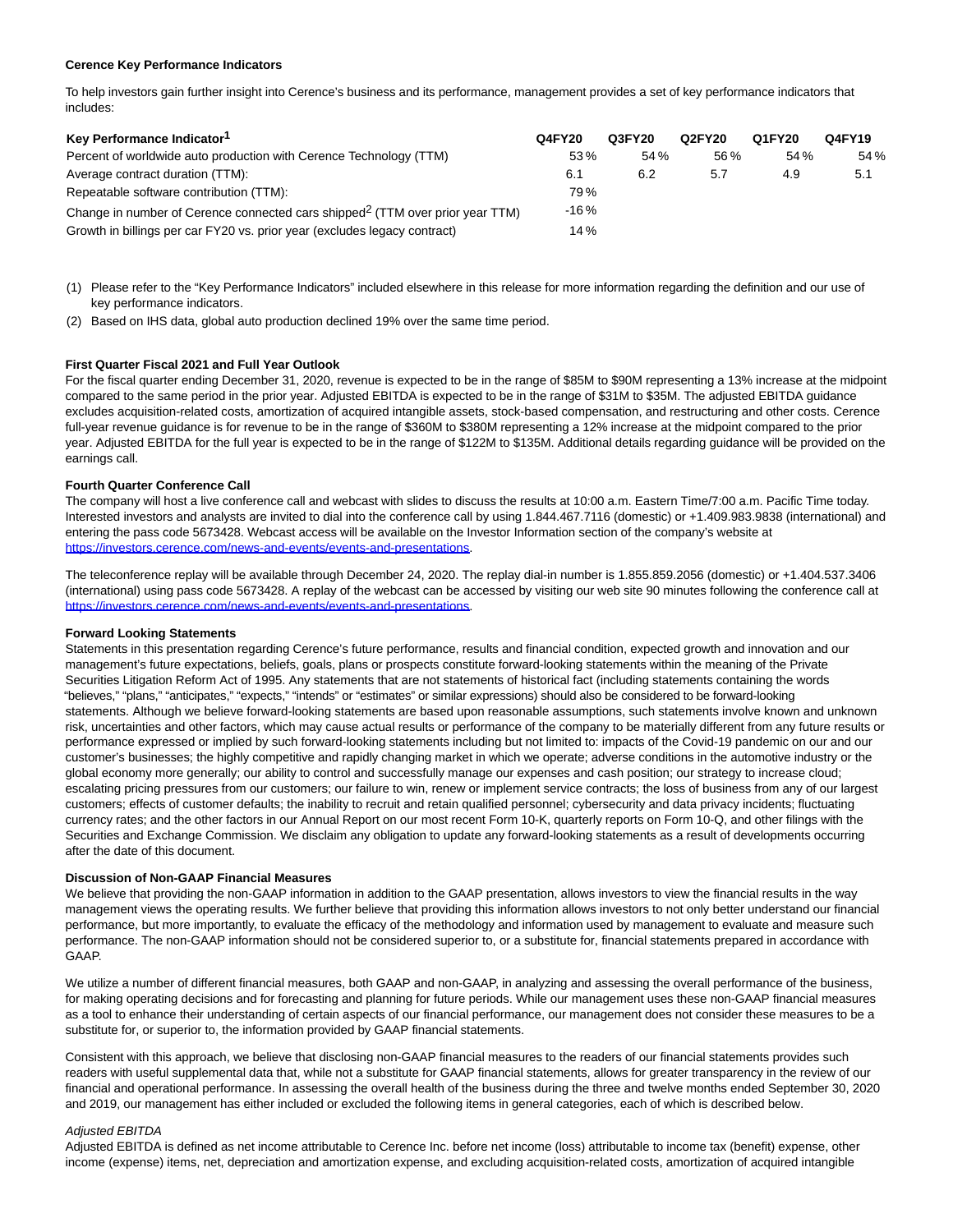assets, stock-based compensation, and restructuring and other costs, net or impairment charges related to fixed and intangible assets and gains or losses on the sale of long-lived assets, if any. From time to time we may exclude from Adjusted EBITDA the impact of events, gains, losses or other charges (such as significant legal settlements) that affect the period-to-period comparability of our operating performance. Other income (expense) items, net include interest expense, interest income, and other income (expense), net (as stated in our Consolidated and Combined Statement of Operations). Our management and Board of Directors use this financial measure to evaluate our operating performance. It is also a significant performance measure in our annual incentive compensation programs.

#### Restructuring and other costs, net.

Restructuring and other charges, net include restructuring expenses as well as other charges that are unusual in nature, are the result of unplanned events, and arise outside the ordinary course of our business such as employee severance costs, costs for consolidating duplication facilities, and separation costs directly attributable to the Cerence business becoming a standalone public company.

#### Acquisition-related costs, net.

In recent years, we have completed a number of acquisitions, which result in operating expenses, which would not otherwise have been incurred. We provide supplementary non-GAAP financial measures, which exclude certain transition, integration and other acquisition-related expense items resulting from acquisitions, to allow more accurate comparisons of the financial results to historical operations, forward looking guidance and the financial results of less acquisitive peer companies. We consider these types of costs and adjustments, to a great extent, to be unpredictable and dependent on a significant number of factors that are outside of our control. Furthermore, we do not consider these acquisition-related costs and adjustments to be related to the organic continuing operations of the acquired businesses and are generally not relevant to assessing or estimating the long-term performance of the acquired assets. In addition, the size, complexity and/or volume of past acquisitions, which often drives the magnitude of acquisition related costs, may not be indicative of the size, complexity and/or volume of future acquisitions. By excluding acquisition-related costs and adjustments from our non-GAAP measures, management is better able to evaluate our ability to utilize our existing assets and estimate the long-term value that acquired assets will generate for us. We believe that providing a supplemental non-GAAP measure, which excludes these items allows management and investors to consider the ongoing operations of the business both with, and without, such expenses.

These acquisition-related costs fall into the following categories: (i) transition and integration costs; (ii) professional service fees and expenses; and (iii) acquisition-related adjustments. Although these expenses are not recurring with respect to past acquisitions, we generally will incur these expenses in connection with any future acquisitions. These categories are further discussed as follows:

- (i) Transition and integration costs. Transition and integration costs include retention payments, transitional employee costs, and earn-out payments treated as compensation expense, as well as the costs of integration-related activities, including services provided by third-parties.
- (ii) Professional service fees and expenses. Professional service fees and expenses include financial advisory, legal, accounting and other outside services incurred in connection with acquisition activities, and disputes and regulatory matters related to acquired entities.
- (iii) Acquisition-related adjustments. Acquisition-related adjustments include adjustments to acquisition-related items that are required to be marked to fair value each reporting period, such as contingent consideration, and other items related to acquisitions for which the measurement period has ended, such as gains or losses on settlements of pre-acquisition contingencies.

## Amortization of acquired intangible assets.

We exclude the amortization of acquired intangible assets from non-GAAP expense and income measures. These amounts are inconsistent in amount and frequency and are significantly impacted by the timing and size of acquisitions. Providing a supplemental measure which excludes these charges allows management and investors to evaluate results "as-if" the acquired intangible assets had been developed internally rather than acquired and, therefore, provides a supplemental measure of performance in which our acquired intellectual property is treated in a comparable manner to our internally developed intellectual property. Although we exclude amortization of acquired intangible assets from our non-GAAP expenses, we believe that it is important for investors to understand that such intangible assets contribute to revenue generation. Amortization of intangible assets that relate to past acquisitions will recur in future periods until such intangible assets have been fully amortized. Future acquisitions may result in the amortization of additional intangible assets.

#### Non-cash expenses.

We provide non-GAAP information relative to the following non-cash expenses: (i) stock-based compensation; and (ii) non-cash interest. These items are further discussed as follows:

- (i) Stock-based compensation. Because of varying valuation methodologies, subjective assumptions and the variety of award types, we exclude stock-based compensation from our operating results. We evaluate performance both with and without these measures because compensation expense related to stock-based compensation is typically non-cash and awards granted are influenced by the Company's stock price and other factors such as volatility that are beyond our control. The expense related to stock-based awards is generally not controllable in the short-term and can vary significantly based on the timing, size and nature of awards granted. As such, we do not include such charges in operating plans. Stock-based compensation will continue in future periods.
- (ii) Non-cash interest. We exclude non-cash interest because we believe that excluding this expense provides management, as well as other users of the financial statements, with a valuable perspective on the cash-based performance and health of the business, including the current near-term projected liquidity. Non-cash interest expense will continue in future periods.

#### Other expenses.

We exclude certain other expenses that result from unplanned events outside the ordinary course of continuing operations, in order to measure operating performance and current and future liquidity both with and without these expenses. By providing this information, we believe management and the users of the financial statements are better able to understand the financial results of what we consider to be our organic, continuing operations. Included in these expenses are items such as other charges (credits), net, losses from extinguishment of debt, and changes in indemnification assets corresponding with the release of pre-spin liabilities for uncertain tax positions.

#### Backlog.

Revenue backlog consists of the following categories: (i) fixed backlog, (ii) variable backlog, and (iii) total backlog. These categories are further discussed as follows:

(i) Fixed backlog. Future revenue related to remaining performance obligations and contractual commitments which have not been invoiced.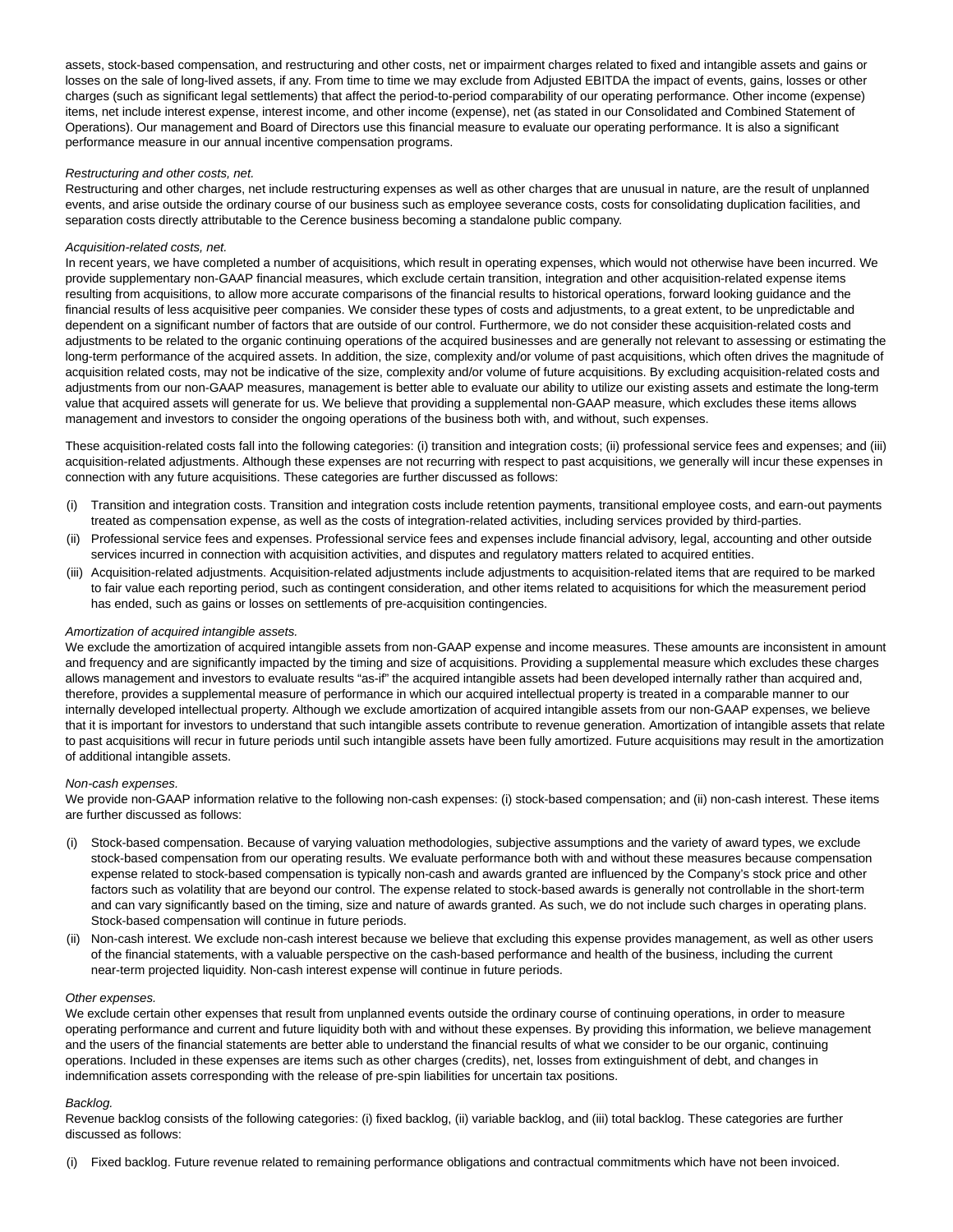- (ii) Variable backlog. Estimated future revenue from variable forecasted royalties related to our embedded and connected businesses. Our estimation of forecasted royalties is based on our royalty rates for embedded and connected technologies from expected car shipments under our existing contracts over the term of the programs. Anticipated shipments are based on historical shipping experience and current customer projections that management believes are reasonable. Both our embedded and connected technologies are priced and sold on a per-vehicle or device basis, where we receive a single fee for either or both the embedded license and the connected service term.
- (iii) Total backlog. The total of fixed backlog and variable backlog.

Our fixed and variable backlog may not be indicative of our actual future revenue. The revenue we actually recognize is subject to several factors, including the number and timing of vehicles our customers ship, potential terminations or changes in scope of customer contracts and currency fluctuations.

#### **Key performance indicators**

We believe that providing key performance indicators ("KPIs"), allows investors to gain insight into the way management views the performance of the business. We further believe that providing KPIs allows investors to better understand information used by management to evaluate and measure such performance. KPIs should not be considered superior to, or a substitute for, operating results prepared in accordance with GAAP. In assessing the performance of the business during the three and twelve months ended September 30, 2020 and 2019, our management has reviewed the following KPIs, each of which is described below:

- Percent of worldwide auto production with Cerence Technology: The number of Cerence enabled cars shipped as compared to IHS Markit car production data.
- Average contract duration: The weighted average annual period over which we expect to recognize the estimated revenues from new license and connected contracts signed during the quarter, calculated on a trailing twelve months ("TTM") basis and presented in years.
- Repeatable software contribution: The percentage of repeatable revenues as compared to total GAAP revenue in the quarter. Repeatable revenues are defined as the sum of License and Connected Services revenues.
- Change in number of Cerence connected cars shipped: The year over year change in the number of cars shipped with Cerence connected solutions. Amounts calculated on a TTM basis.
- Growth in billings per car FY20 vs. prior year: The rate of growth calculated from the average billings per car in FY20 compared to the prior fiscal year excluding legacy contract and adjusted for prepay usage.

See the tables at the end of this press release for non-GAAP reconciliations to the most directly comparable GAAP measures.

#### **About Cerence Inc.**

Cerence (NASDAQ: CRNC) is the global industry leader in creating unique, moving experiences for the automotive world. As an innovation partner to the world's leading automakers, it is helping transform how a car feels, responds and learns. Its track record is built on more than 20 years of knowledge and more than 325 million cars on the road today. Whether it's connected cars, autonomous driving or e-vehicles, Cerence is mapping the road ahead. For more information, visi[t www.cerence.com.](https://www.globenewswire.com/Tracker?data=WiPMFN3bkNLJ66nEiPNs6z_iAN_1uXOilNyZgGWZOvqlf-RX73_Vz5iprCVVIMkDMmlwRff3zwQ-VSOfmIpZow==)

#### **Contact Information**

Rich Yerganian Cerence Inc. Tel: 617-987-4799 Email[: richard.yerganian@cerence.com](https://www.globenewswire.com/Tracker?data=vuCVgV-Na6j8eqXcMscJsQDqeV6nxfHt7pvU7a_enw2-_ZjVytY2vs5GcAnaMaEHHB1bTr8wr0HZd-_rTzOh7OEimiscHcvJeDWeWW1D8_xGsfZRaogOCmL6FmvmJtIX)

#### **CERENCE INC.**

## **Consolidated and Combined Statements of Operations**

|                                   | <b>Three Months Ended</b><br>September 30, |        |     |        | <b>Twelve Months Ended</b><br>September 30, |         |    |         |  |
|-----------------------------------|--------------------------------------------|--------|-----|--------|---------------------------------------------|---------|----|---------|--|
|                                   |                                            | 2020   |     | 2019   |                                             | 2020    |    | 2019    |  |
| Revenues:                         |                                            |        |     |        |                                             |         |    |         |  |
| License                           | \$                                         | 46,425 | -\$ | 45.092 | \$                                          | 164.268 | \$ | 172,379 |  |
| Connected service                 |                                            | 25,000 |     | 22,860 |                                             | 96,148  |    | 78,690  |  |
| Professional service              |                                            | 19,457 |     | 15,006 |                                             | 69,230  |    | 52,246  |  |
| Total revenues                    |                                            | 90,882 |     | 82,958 |                                             | 329,646 |    | 303,315 |  |
| Cost of revenues:                 |                                            |        |     |        |                                             |         |    |         |  |
| License                           |                                            | 439    |     | 641    |                                             | 2.783   |    | 2,069   |  |
| Connected service                 |                                            | 7,026  |     | 8,971  |                                             | 31,768  |    | 37,562  |  |
| Professional service              |                                            | 16,190 |     | 15,082 |                                             | 64,963  |    | 51,214  |  |
| Amortization of intangible assets |                                            | 1,929  |     | 2,323  |                                             | 8,337   |    | 8,498   |  |
| Total cost of revenues            |                                            | 25,584 |     | 27,017 |                                             | 107,851 |    | 99,343  |  |
| Gross profit                      |                                            | 65,298 |     | 55,941 |                                             | 221,795 |    | 203,972 |  |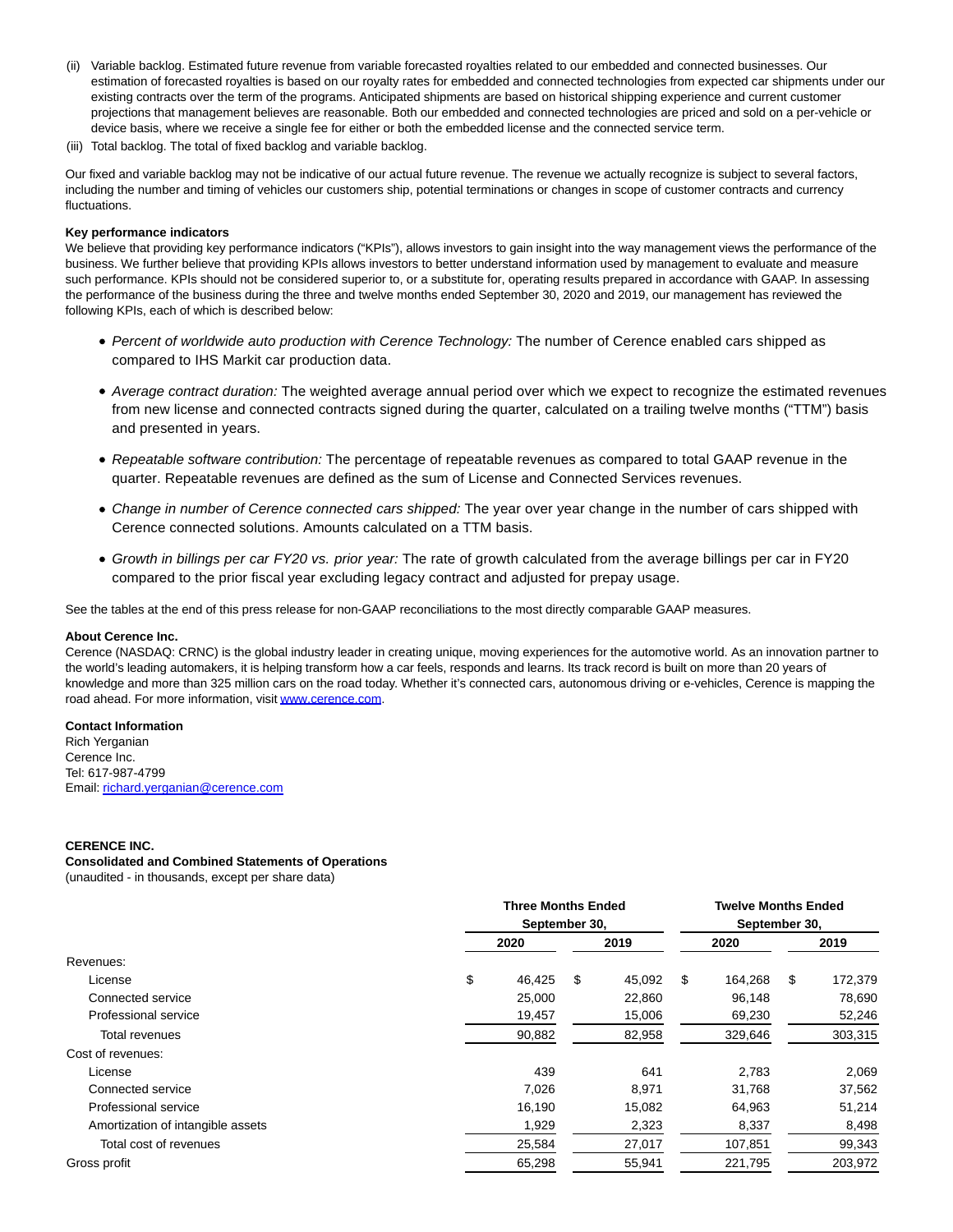| Operating expenses:                        |         |           |           |          |
|--------------------------------------------|---------|-----------|-----------|----------|
| Research and development                   | 22,001  | 23,717    | 88,899    | 93,061   |
| Sales and marketing                        | 8,569   | 8,786     | 33,398    | 36,261   |
| General and administrative                 | 12,930  | 8,280     | 49,386    | 25,926   |
| Amortization of intangible assets          | 3,168   | 3,127     | 12,544    | 12,524   |
| Restructuring and other costs, net         | 4,512   | 7,257     | 18,237    | 24,404   |
| Acquisition-related costs                  |         | 161       |           | 944      |
| Total operating expenses                   | 51,180  | 51,328    | 202,464   | 193,120  |
| Income from operations                     | 14,118  | 4,613     | 19,331    | 10,852   |
| Interest income                            | 22      |           | 585       |          |
| Interest expense                           | (3,694) |           | (22, 737) |          |
| Other income (expense), net                | (2,953) | 231       | (23, 319) | 332      |
| Income (loss) before income taxes          | 7,493   | 4,844     | (26, 140) | 11,184   |
| Provision for (benefit from) income taxes  | 676     | (90, 945) | (5,509)   | (89,084) |
| Net income (loss)                          | 6,817   | 95,789    | (20, 631) | 100,268  |
| Net income (loss) per share:               |         |           |           |          |
| Basic                                      | 0.19    | 2.63      | (0.57)    | 2.76     |
| <b>Diluted</b>                             | 0.17    | 2.63      | (0.57)    | 2.76     |
| Weighted-average common share outstanding: |         |           |           |          |
| Basic                                      | 36,765  | 36,391    | 36,428    | 36,391   |
| <b>Diluted</b>                             | 39,041  | 36,391    | 36,428    | 36,391   |
|                                            |         |           |           |          |

# **Consolidated and Combined Balance Sheets**

|                                                                                                     |    | September 30,<br>2020 |    | September 30,<br>2019 |  |
|-----------------------------------------------------------------------------------------------------|----|-----------------------|----|-----------------------|--|
| <b>ASSETS</b>                                                                                       |    |                       |    |                       |  |
| Current assets:                                                                                     |    |                       |    |                       |  |
| Cash and cash equivalents                                                                           | \$ | 136,067               | \$ |                       |  |
| Marketable securities                                                                               |    | 11,662                |    |                       |  |
| Accounts receivable, net of allowances of \$1,394 and \$865 at September 30, 2020 and September 30, |    |                       |    |                       |  |
| 2019, respectively                                                                                  |    | 49,943                |    | 65,787                |  |
| Deferred costs                                                                                      |    | 7,256                 |    | 9,195                 |  |
| Prepaid expenses and other current assets                                                           |    | 44,220                |    | 17,343                |  |
| Total current assets                                                                                |    | 249,148               |    | 92,325                |  |
| Property and equipment, net                                                                         |    | 29,529                |    | 20,113                |  |
| Deferred costs                                                                                      |    | 38,161                |    | 32,428                |  |
| Operating lease right-of-use assets                                                                 |    | 20,096                |    |                       |  |
| Goodwill                                                                                            |    | 1,128,198             |    | 1,119,329             |  |
| Intangible assets, net                                                                              |    | 45,616                |    | 65,561                |  |
| Deferred tax assets                                                                                 |    | 161,759               |    | 150,629               |  |
| Other assets                                                                                        |    | 14,938                |    | 3,444                 |  |
| <b>Total assets</b>                                                                                 | \$ | 1,687,445             | \$ | 1,483,829             |  |
| <b>LIABILITIES AND STOCKHOLDERS' EQUITY</b>                                                         |    |                       |    |                       |  |
| <b>Current liabilities:</b>                                                                         |    |                       |    |                       |  |
| Accounts payable                                                                                    | \$ | 8,447                 | \$ | 16,687                |  |
| Deferred revenue                                                                                    |    | 112,520               |    | 88,233                |  |
| Short-term operating lease liabilities                                                              |    | 5,700                 |    |                       |  |
| Short-term debt                                                                                     |    | 6,250                 |    |                       |  |
| Accrued expenses and other current liabilities                                                      |    | 67,857                |    | 24,194                |  |
| <b>Total current liabilities</b>                                                                    |    | 200,774               |    | 129,114               |  |
| Long-term debt, net of discounts and issuance costs                                                 |    | 266,872               |    |                       |  |
| Deferred revenue, net of current portion                                                            |    | 212,573               |    | 265,051               |  |
| Long-term operating lease liabilities                                                               |    | 17,821                |    |                       |  |
| Other liabilities                                                                                   |    | 31,649                |    | 21,536                |  |
| <b>Total liabilities</b>                                                                            |    | 729,689               |    | 415,701               |  |
| Stockholders' Equity:                                                                               |    |                       |    |                       |  |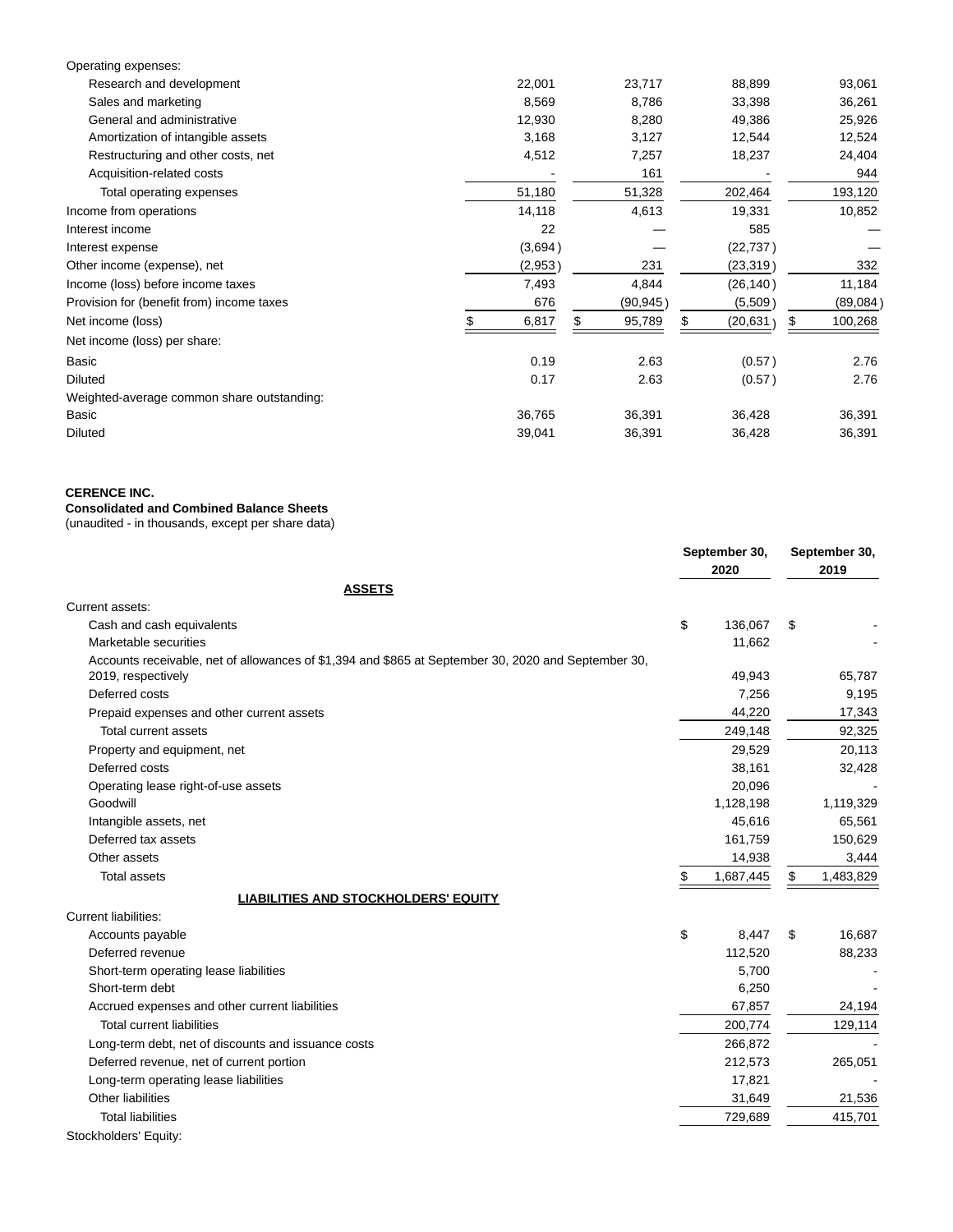| issued and outstanding as of September 30, 2020<br>369  |           |
|---------------------------------------------------------|-----------|
|                                                         |           |
| Net parent investment                                   | 1.097.127 |
| Accumulated other comprehensive income (loss)<br>3.711  | (28,999)  |
| Additional paid-in capital<br>974.307                   |           |
| Accumulated deficit<br>(20, 631)                        |           |
| Total stockholders' equity<br>957.756                   | 1.068.128 |
| Total liabilities and stockholders' equity<br>1,687,445 | 1,483,829 |

# **Consolidated and Combined Statements of Cash Flows**

(unaudited - in thousands)

|                                                                                             | <b>Twelve Months Ended</b> |                       |    |            |
|---------------------------------------------------------------------------------------------|----------------------------|-----------------------|----|------------|
|                                                                                             |                            | September 30,<br>2020 |    | 2019       |
|                                                                                             |                            |                       |    |            |
| Cash flows from operating activities:                                                       | \$                         |                       |    |            |
| Net (loss) income                                                                           |                            | (20, 631)             | \$ | 100,268    |
| Adjustments to reconcile net (loss) income to net cash provided by<br>operating activities: |                            |                       |    |            |
| Depreciation and amortization                                                               |                            | 30,041                |    | 28,844     |
| Provision for doubtful accounts                                                             |                            | 704                   |    |            |
| Stock-based compensation expense                                                            |                            | 47,285                |    | 29,682     |
| Non-cash interest expense                                                                   |                            | 5,286                 |    |            |
| Loss on debt extinguishment                                                                 |                            | 19,279                |    |            |
| Deferred tax benefit                                                                        |                            | (11, 354)             |    | (101, 223) |
| Changes in operating assets and liabilities:                                                |                            |                       |    |            |
| Accounts receivable                                                                         |                            | 16,112                |    | 904        |
| Prepaid expenses and other assets                                                           |                            | (30, 311)             |    | (8,836)    |
| Deferred costs                                                                              |                            | (1,381)               |    | 4,339      |
| Accounts payable                                                                            |                            | (2, 430)              |    | 10,130     |
| Accrued expenses and other liabilities                                                      |                            | 27,819                |    | 6,289      |
| Deferred revenue                                                                            |                            | (35, 630)             |    | 17,674     |
| Net cash provided by operating activities                                                   |                            | 44,789                |    | 88,071     |
| Cash flows from investing activities:                                                       |                            |                       |    |            |
| Capital expenditures                                                                        |                            | (19,012)              |    | (4,517)    |
| Purchases of marketable securities                                                          |                            | (11,663)              |    |            |
| Net cash used in investing activities                                                       |                            | (30, 675)             |    | (4, 517)   |
| Cash flows from financing activities:                                                       |                            |                       |    |            |
| Net transactions with Parent                                                                |                            | 12,964                |    | (83, 554)  |
| Distributions to Parent                                                                     |                            | (152, 978)            |    |            |
| Proceeds from long-term debt, net of discount                                               |                            | 547,719               |    |            |
| Payments for long-term debt issuance costs                                                  |                            | (6, 402)              |    |            |
| Principal payments of long-term debt                                                        |                            | (271, 563)            |    |            |
| Common stock repurchases for tax withholdings for net settlement of equity awards           |                            | (9,369)               |    |            |
| Principal payments of lease liabilities arising from a finance lease                        |                            | (136)                 |    |            |
| Proceeds from issuance of common stock from employee stock plans                            |                            | 1,318                 |    |            |
| Net cash provided by (used in) financing activities                                         |                            | 121,553               |    | (83, 554)  |
| Effects of exchange rate changes on cash and cash equivalents                               |                            | 400                   |    |            |
| Net change in cash and cash equivalents                                                     |                            | 136,067               |    |            |
| Cash and cash equivalents at the beginning of the period                                    |                            |                       |    |            |
| Cash and cash equivalents at the end of the period                                          | \$                         | 136,067               | \$ |            |

# **CERENCE INC. Reconciliations of GAAP Financial Measures to Non-GAAP Financial Measures**

(unaudited - in thousands)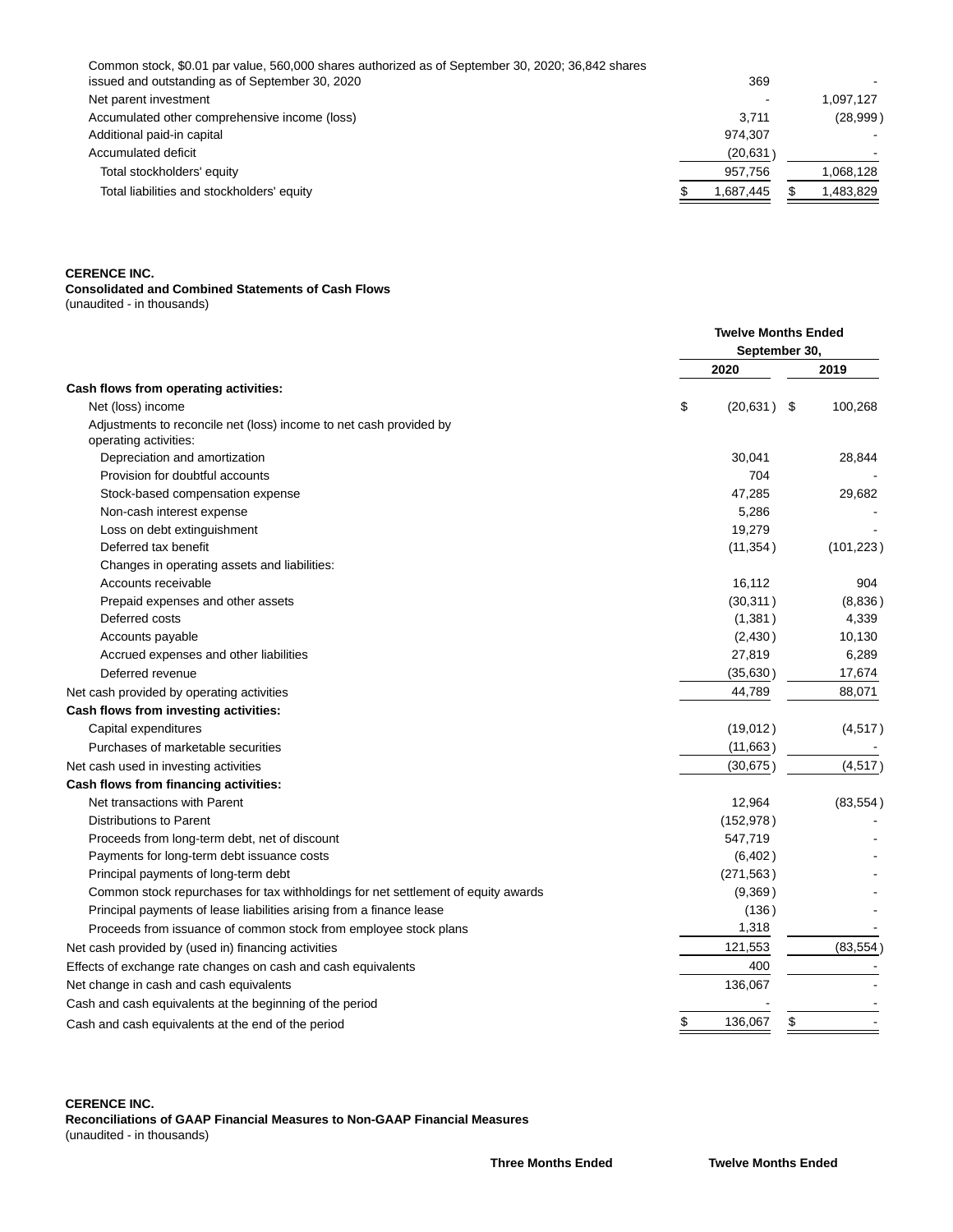|                                           | September 30, |    |           |    | September 30, |    |          |  |
|-------------------------------------------|---------------|----|-----------|----|---------------|----|----------|--|
|                                           | 2020          |    | 2019      |    | 2020          |    | 2019     |  |
| <b>GAAP</b> revenue                       | \$<br>90,882  | \$ | 82,958    | \$ | 329,646       | \$ | 303,315  |  |
| <b>GAAP gross profit</b>                  | \$<br>65,298  | \$ | 55,941    | \$ | 221,795       | \$ | 203,972  |  |
| Stock-based compensation                  | 1,588         |    | 436       |    | 5,573         |    | 1,896    |  |
| Amortization of intangible assets         | 1,929         |    | 2,323     |    | 8,337         |    | 8,498    |  |
| Non-GAAP gross profit                     | 68,815        | \$ | 58,700    | \$ | 235,705       | \$ | 214,366  |  |
| <b>GAAP gross margin</b>                  | 71.8%         |    | 67.4%     |    | 67.3%         |    | 67.2%    |  |
| Non-GAAP gross margin                     | 75.7%         |    | 70.8%     |    | 71.5%         |    | 70.7%    |  |
| <b>GAAP</b> operating income              | \$<br>14,118  | \$ | 4,613     | \$ | 19,331        | \$ | 10,852   |  |
| Stock-based compensation                  | 14,331        |    | 8,487     |    | 47,285        |    | 29,682   |  |
| Amortization of intangible assets         | 5,097         |    | 5,450     |    | 20,881        |    | 21,022   |  |
| Restructuring and other costs, net        | 4,512         |    | 7,257     |    | 18,237        |    | 24,404   |  |
| Acquisition-related costs                 |               |    | 161       |    |               |    | 944      |  |
| Non-GAAP operating income                 | 38,058        | \$ | 25,968    | \$ | 105,734       | S  | 86,904   |  |
| <b>GAAP</b> operating margin              | 15.5%         |    | 5.6%      |    | 5.9%          |    | 3.6%     |  |
| Non-GAAP operating margin                 | 41.9%         |    | 31.3%     |    | 32.1%         |    | 28.7%    |  |
| <b>GAAP net income (loss)</b>             | \$<br>6,817   | \$ | 95,789    | \$ | (20, 631)     | \$ | 100,268  |  |
| Stock-based compensation                  | 14,331        |    | 8,487     |    | 47,285        |    | 29,682   |  |
| Amortization of intangible assets         | 5,097         |    | 5,450     |    | 20,881        |    | 21,022   |  |
| Restructuring and other costs, net        | 4,512         |    | 7,257     |    | 18,237        |    | 24,404   |  |
| Acquisition-related costs                 |               |    | 161       |    |               |    | 944      |  |
| Depreciation                              | 2,255         |    | 1,872     |    | 9,160         |    | 7,822    |  |
| Total other income (expense), net         | (6,625)       |    | 231       |    | (45, 471)     |    | 332      |  |
| Provision for (benefit from) income taxes | 676           |    | (90, 945) |    | (5,509)       |    | (89,084) |  |
| <b>Adjusted EBITDA</b>                    | 40,313        | \$ | 27,840    | \$ | 114,894       | S  | 94,726   |  |
| GAAP net income (loss) margin             | 7.5%          |    | 115.5%    |    | $-6.3%$       |    | 33.1%    |  |
| <b>Adjusted EBITDA margin</b>             | 44.4%         |    | 33.6%     |    | 34.9%         |    | 31.2%    |  |

# **Reconciliations of GAAP Financial Measures to Non-GAAP Financial Measures (cont.)**

|                                                               | <b>Three Months Ended</b><br>September 30, |         |     |          | <b>Twelve Months Ended</b><br>September 30, |               |    |            |  |
|---------------------------------------------------------------|--------------------------------------------|---------|-----|----------|---------------------------------------------|---------------|----|------------|--|
|                                                               |                                            | 2020    |     | 2019     |                                             | 2020          |    | 2019       |  |
| <b>GAAP</b> net income (loss)                                 | \$                                         | 6,817   | \$  | 95.789   | \$                                          | $(20,631)$ \$ |    | 100,268    |  |
| Stock-based compensation                                      |                                            | 14,331  |     | 8,487    |                                             | 47,285        |    | 29,682     |  |
| Amortization of intangible assets                             |                                            | 5,097   |     | 5,450    |                                             | 20,881        |    | 21,022     |  |
| Restructuring and other costs, net                            |                                            | 4,512   |     | 7,257    |                                             | 18,237        |    | 24,404     |  |
| Acquisition-related costs                                     |                                            |         |     | 161      |                                             |               |    | 944        |  |
| Loss on debt extinguishment                                   |                                            |         |     |          |                                             | 19,279        |    |            |  |
| Non-cash interest expense                                     |                                            | 1,261   |     |          |                                             | 5,286         |    |            |  |
| Indemnification asset release                                 |                                            | 1,215   |     |          |                                             | 1,215         |    |            |  |
| Adjustments to income tax expense                             |                                            | (7,501) |     | (98,085) |                                             | (27, 203)     |    | (113, 584) |  |
| <b>Non-GAAP net income</b>                                    |                                            | 25,732  |     | 19,059   | 5                                           | 64,349        | S  | 62,736     |  |
| <b>Adjusted EPS:</b>                                          |                                            |         |     |          |                                             |               |    |            |  |
| <b>GAAP Numerator:</b>                                        |                                            |         |     |          |                                             |               |    |            |  |
| Net income (loss) attributed to common shareholders           | \$                                         | 6,817   | \$. | 95,789   | S                                           | $(20,631)$ \$ |    | 100,268    |  |
| Interest on Convertible Senior Notes, net of tax              |                                            |         |     |          |                                             |               |    |            |  |
| Net income (loss) attributed to common shareholders - diluted | \$                                         | 6,817   | \$  | 95,789   | \$                                          | $(20,631)$ \$ |    | 100,268    |  |
| <b>Non-GAAP Numerator:</b>                                    |                                            |         |     |          |                                             |               |    |            |  |
| Net income attributed to common shareholders                  | \$                                         | 25,732  | \$  | 19,059   | \$                                          | 64,349        | \$ | 62,736     |  |
| Interest on Convertible Senior Notes, net of tax              |                                            | 998     |     |          |                                             | 1,323         |    |            |  |
| Net income attributed to common shareholders - diluted        | \$                                         | 26,730  | \$  | 19,059   | \$                                          | 65,672        | \$ | 62,736     |  |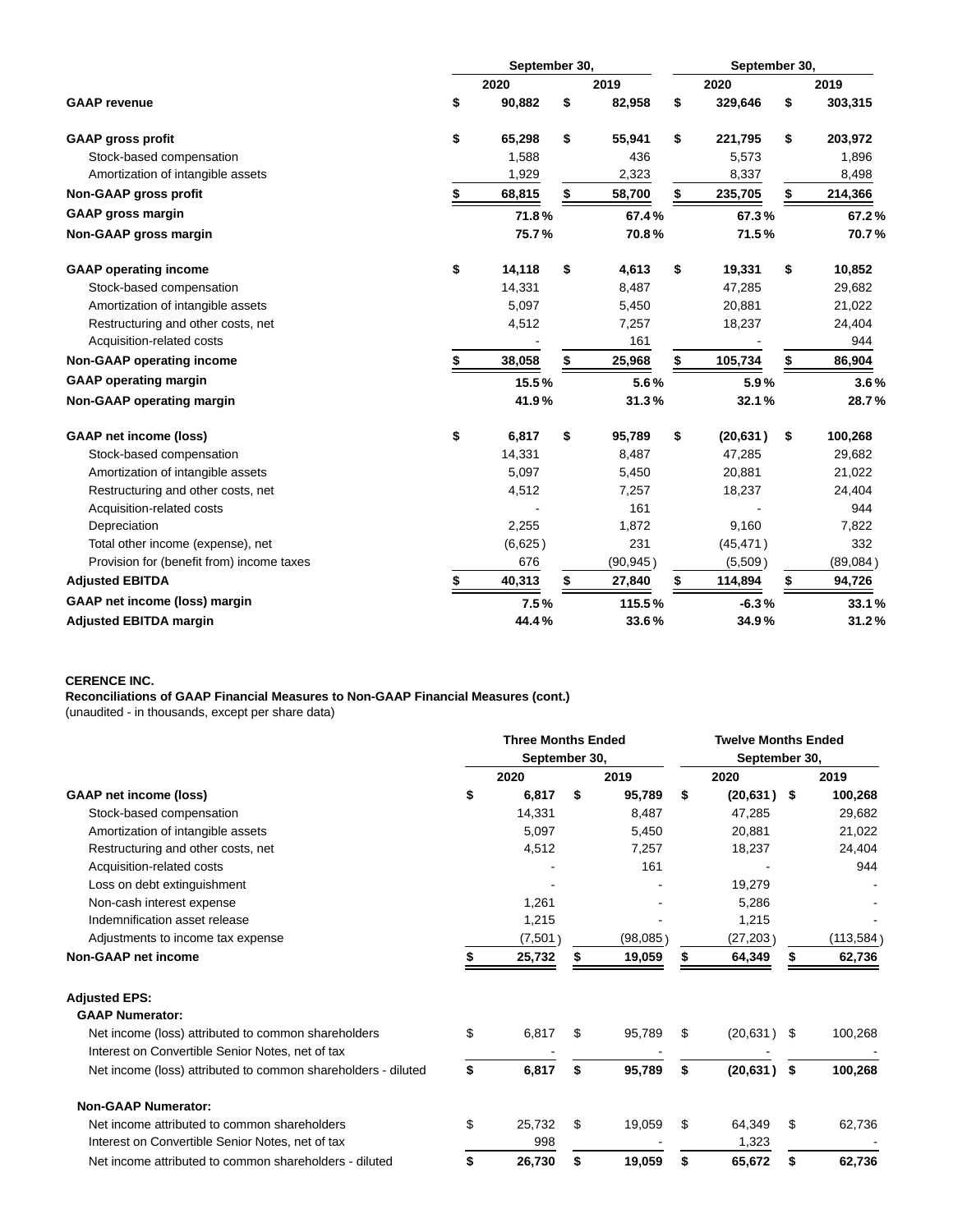| <b>Free Cash Flow</b>                                | \$<br>23,275 |      | 17,763  | S  | 25,777      | S  | 83,554  |
|------------------------------------------------------|--------------|------|---------|----|-------------|----|---------|
| Capital expenditures                                 | (2,937)      |      | (1,649) |    | (19,012)    |    | (4,517) |
| GAAP net cash provided by operating activities       | \$<br>26.212 | - \$ | 19,412  | \$ | 44,789      | S  | 88,071  |
| Non-GAAP net income per share - diluted              | \$<br>0.61   | \$   | 0.52    | \$ | 1.68        | \$ | 1.72    |
| GAAP net income (loss) per share - diluted           | 0.17         | S.   | 2.63    | \$ | $(0.57)$ \$ |    | 2.76    |
| Weighted-average common shares outstanding - diluted | 43,717       |      | 36,391  |    | 39,175      |    | 36,391  |
| Adjustment for diluted shares                        | 6,952        |      |         |    | 2,747       |    |         |
| Weighted-average common shares outstanding-basic     | 36,765       |      | 36,391  |    | 36,428      |    | 36,391  |
| <b>Non-GAAP Denominator:</b>                         |              |      |         |    |             |    |         |
| Weighted-average common shares outstanding - diluted | 39,041       |      | 36,391  |    | 36,428      |    | 36,391  |
| Adjustment for diluted shares                        | 2,276        |      |         |    |             |    |         |
| Weighted-average common shares outstanding - basic   | 36.765       |      | 36,391  |    | 36,428      |    | 36,391  |
| <b>GAAP Denominator:</b>                             |              |      |         |    |             |    |         |

**Reconciliations of GAAP Financial Measures to Non-GAAP Financial Measures (cont.)** (unaudited - in thousands)

|                                                   | <b>Q4FY20</b> | Q3FY20    | Q2FY20    | Q1FY20    | Q4FY19    | Q3FY19       | Q2FY19   | Q1FY19   |
|---------------------------------------------------|---------------|-----------|-----------|-----------|-----------|--------------|----------|----------|
| <b>GAAP revenues</b>                              | 90,882<br>s.  | \$74,810  | \$86,495  | \$77,459  | \$82,958  | \$77,569     | \$70,304 | \$72,484 |
| Less: Professional services revenue               | 19,457        | 17,360    | 18,742    | 13,671    | 15,006    | 13,891       | 12,122   | 11,227   |
| <b>Non-GAAP Repeatable revenues</b>               | \$71,425      | \$57,450  | \$67,753  | \$63,788  | \$67,952  | 63,678<br>s. | \$58,182 | \$61,257 |
| <b>GAAP revenues TTM</b>                          | \$329,646     | \$321,722 | \$324,481 | \$308,290 | \$303,315 | \$295,713    |          |          |
| Less: Professional services revenue<br><b>TTM</b> | 69,230        | 64,779    | 61,310    | 54,690    | 52,246    | 48,643       |          |          |
| <b>Non-GAAP Repeatable revenues</b><br><b>TTM</b> | \$260,416     | \$256.943 | \$263.171 | \$253,600 | \$251.069 | \$247,070    |          |          |
| Repeatable software contribution                  | 79%           | 80%       | 81%       | 82%       | 83%       | 84%          |          |          |

## **CERENCE INC.**

**Reconciliations of GAAP Financial Measures to Non-GAAP Financial Measures (cont.)**

|                                    | Q1 2021      |    |            |    | FY2021  |    |         |  |
|------------------------------------|--------------|----|------------|----|---------|----|---------|--|
|                                    | Low          |    | High       |    | Low     |    | High    |  |
| <b>GAAP</b> revenue                | \$<br>85,000 | \$ | 90,000     | \$ | 360,000 | \$ | 380,000 |  |
| <b>GAAP gross profit</b>           | \$<br>57,500 | \$ | 62,100     | \$ | 248,100 | \$ | 270,100 |  |
| Stock-based compensation           | 1,000        |    | 1,000      |    | 3,400   |    | 3,400   |  |
| Amortization of intangible assets  | 1,900        |    | 1,900      |    | 7,500   |    | 7,500   |  |
| Non-GAAP gross profit              | 60,400       | \$ | 65,000     |    | 259,000 | \$ | 281,000 |  |
| <b>GAAP gross margin</b>           | 68%          |    | 69%        |    | 69%     |    | 71%     |  |
| Non-GAAP gross margin              | 71%          |    | 72%        |    | 72%     |    | 74%     |  |
| <b>GAAP operating income</b>       | \$<br>11,300 | \$ | 14,900     | \$ | 48,000  | \$ | 61,900  |  |
| Stock-based compensation           | 9,700        |    | 9,700      |    | 40,000  |    | 40,000  |  |
| Amortization of intangible assets  | 5,000        |    | 5,000      |    | 20,100  |    | 20,100  |  |
| Restructuring and other costs, net | 2,500        |    | 2,500      |    | 3,600   |    | 3,600   |  |
| <b>Non-GAAP operating income</b>   | 28,500       |    | 32,100     |    | 111,700 |    | 125,600 |  |
| <b>GAAP</b> operating margin       | 13%          |    | <b>17%</b> |    | 13%     |    | 16%     |  |
| Non-GAAP operating margin          | 34%          |    | 36%        |    | 31%     |    | 33%     |  |
| <b>GAAP net income</b>             | \$<br>5,600  | \$ | 9,300      | \$ | 17,900  | \$ | 30,900  |  |
| Stock-based compensation           | 9,700        |    | 9,700      |    | 40,000  |    | 40,000  |  |
| Amortization of intangible assets  | 5,000        |    | 5,000      |    | 20,100  |    | 20,100  |  |